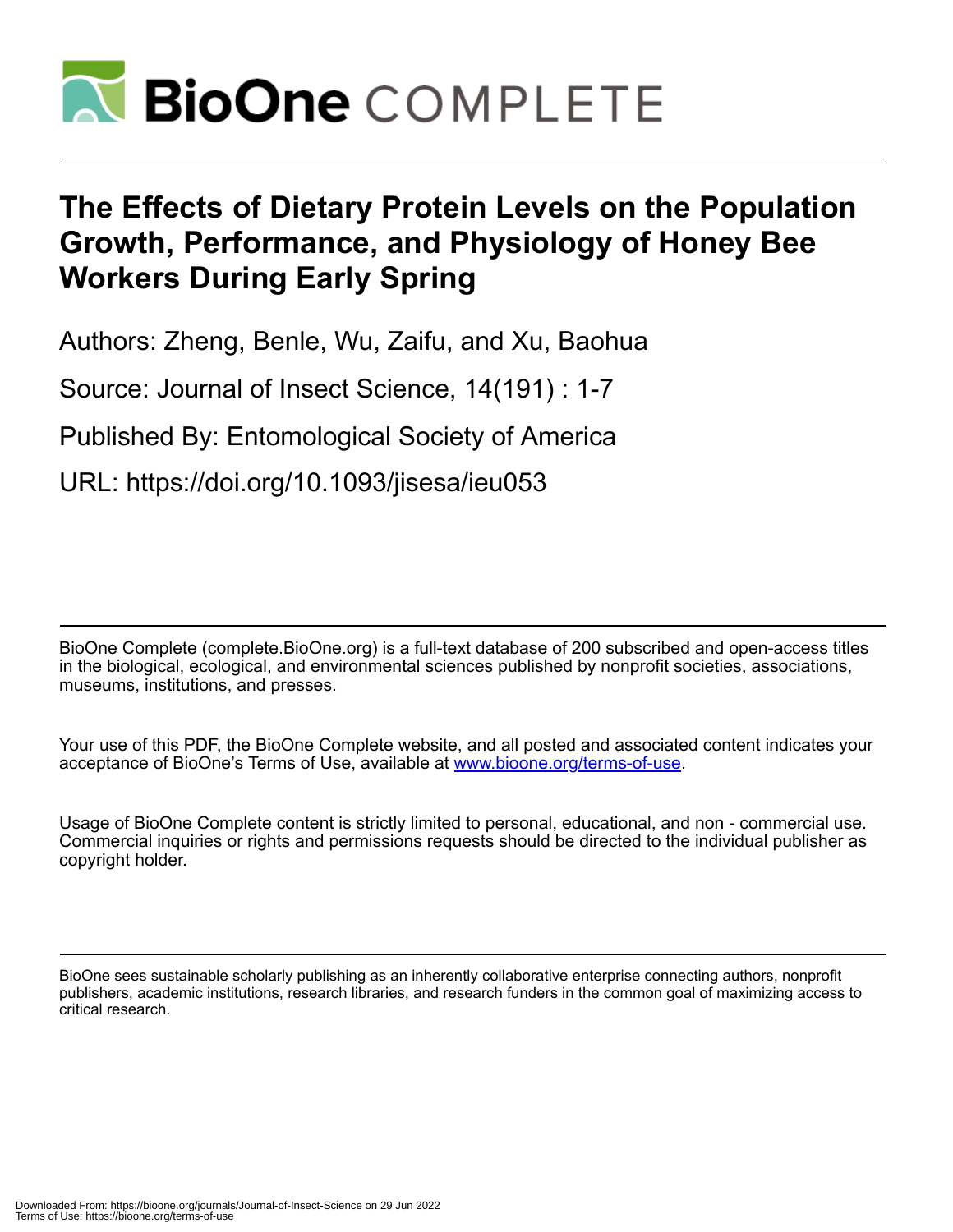# **RESEARCH**

# The Effects of Dietary Protein Levels on the Population Growth, Performance, and Physiology of Honey Bee Workers During Early Spring

Benle Zheng, $1$  Zaifu Wu, $1$  and Baohua Xu $1,2$ 

<sup>1</sup>College of Animal Science and Technology, Shandong Agricultural University, Tai'an, Shandong 271018, P.R. China <sup>2</sup>Corresponding author, e-mail: mjedgehouse@lcsc.edu

Subject Editor: Guy Bloch

J. Insect Sci. 14(191): 2014; DOI: 10.1093/jisesa/ieu053

ABSTRACT. This study was conducted to investigate the effects of dietary protein levels on honey bee colonies, specifically the population growth, physiology, and longevity of honey bee workers during early spring. Diets containing four different levels of crude protein (25.0, 29.5, 34.0, or 38.5%) and pure pollen (control) were evaluated. Twenty-five colonies of honey bees with sister queens were used in the study. We compared the effects of the different bee diets by measuring population growth, emergent worker weight, midgut proteolytic enzyme activity, hypopharyngeal gland development, and survival. After 48 d, the cumulative number of workers produced by the colonies ranged from 22,420 to 29,519, providing a significant fit to a quadratic equation that predicts the maximum population growth when the diet contains 31.7% crude protein. Significantly greater emergent worker weight, midgut proteolytic enzyme activity, hypopharyngeal gland acini, and survival were observed in the colonies that were fed diets containing 34.0% crude protein compared with the other crude protein levels. Although higher emergent worker weight and survival were observed in the colonies that were fed the control diet, there were no significant differences between the control colonies and the colonies that were fed 34.0% crude protein. Based on these results, we concluded that a dietary crude protein content of 29.5–34.0% is recommended to maximize the reproduction rate of honey bee colonies in early spring.

Key Words: Apis mellifera, dietary protein, population growth, worker quality, survival

Every year in early spring in northern regions, honey bee colonies are broodless, containing populations of long-lived workers [\(Fukuda and](#page-6-0) [Sekiguchi 1966,](#page-6-0) [Mattila et al. 2001\)](#page-6-0). Brooding activity commences before the foraging season begins [\(Winston 1987](#page-7-0), [Mattila and Otis 2006\)](#page-6-0). The main focus of the colony shifts from survival to growth to rebuild the aging winter population ([Johnson 2010](#page-6-0)). Protein is the most important nutrient for population recovery. Protein is essential for the rapid growth of larvae and the satisfactory development of worker bees ([Crailsheim et al. 1992,](#page-6-0) [Pernal and Currie 2000,](#page-6-0) [Zerbo et al. 2001,](#page-7-0) [Hoover et al. 2006](#page-6-0)).

Honey bees rely on pollen as their only natural source of protein ([Grogan and Hunt 1979,](#page-6-0) [Loper et al. 1980](#page-6-0)). However, not all pollen contains adequate nutrition for colony development [\(Pernal and Currie](#page-6-0) [2000\)](#page-6-0). In addition, honey bees have limited foraging opportunities due to inclement weather in early spring, and they thus have fewer chances to gather resources ([Farrar 1934\)](#page-6-0). Hence, supplementary diets including pollen or pollen substitutes are sometimes necessary to provide the nutrients required for colonies to rear brood, increase their populations, overwinter, and produce honey [\(Herbert 1992](#page-6-0), [Goodwin et al. 1994\)](#page-6-0).

In general, the most rapid population growth results in increased probabilities for colonies to obtain the abundant products when the resource of nectar and pollen is available in natural environment. The mechanism for population growth is increased brood rearing [\(Sagili](#page-6-0) [and Pankiw 2007](#page-6-0)). Ordinarily, nurse bees tend the young larvae within the nest. It has been established that the digestion and absorption of protein mainly occurs in the midgut of bees [\(Crailsheim 1990\)](#page-6-0), where protein is hydrolyzed by proteolytic enzymes. Subsequently, the nutrients are converted into worker jelly by a twinned pair of food glands together referred to as the hypopharyngeal gland (HPG; [Hrassnigg and](#page-6-0) [Crailsheim 1998b](#page-6-0)). The jelly, which is rich in protein, is fed to young larvae and to the queen. Brood rearing is therefore reduced during times of low nutritional reserves in a colony [\(Keller et al. 2005](#page-6-0), [Mattila and](#page-6-0) [Otis 2007\)](#page-6-0).

The nutrient reserves of newly emerged workers constitute an accurate indicator of nutritional investment during the larval stage [\(Mattila](#page-6-0) [and Otis 2006\)](#page-6-0). At emergence, the long-lived winter bees have greater weights and protein contents than the short-lived workers reared during other seasons [\(Kunert and Crailsheim 1988](#page-6-0)). Hence, the nutritional status of newly emerged workers is relatively stable in contrast to the performance of workers as adults ([Mattila and Otis 2006\)](#page-6-0). In addition, newly emerged bees consume a great deal of protein to support tissue differentiation.

Much research has concentrated on producing an ideal supplemental protein diet for bees that is healthy, rich in the required nutrients, and readily accepted. The effects of such protein-rich diets on colony development, longevity, and honey bee physiology have been studied previously [\(Doull 1980,](#page-6-0) [Herbert 1992,](#page-6-0) [Cremonez et al. 1998,](#page-6-0) [Mattila and](#page-6-0) [Otis 2006,](#page-6-0) [Dastouri and Maheri-Sis 2007\)](#page-6-0). Importantly, [Herbert et al.](#page-6-0) [\(1977\)](#page-6-0) found that caged adult bees required an optimal level of 23–30% protein for brood rearing. However, this study was not performed in a natural environment but rather under brood rearing conditions. Therefore, further studies are needed to investigate the effects of dietary protein contents on the reproductive output of honey bees under natural conditions. This study was conducted to determine the optimal dietary protein level for winter bees for rebuilding colony populations during early spring. Herein, we report the results of the effects of different dietary protein levels on population growth and worker quality.

# Materials and Methods

The study was conducted from February to April 2011 in an apiary at Shandong Agricultural University, Tai'an, Shandong, China (36° 15'N, 117° 01'E, 310 m above sea level). The study was terminated when flowering plants became available for the bees and supplemental feeding was no longer necessary. A set of equalized honey bee (Apis mellifera ligustica Spinola) colonies were selected during the previous

V<sup>C</sup> The Author 2014. Published by Oxford University Press on behalf of the Entomological Society of America.

This is an Open Access article distributed under the terms of the Creative Commons Attribution Non-Commercial License (http://creativecommons.org/licenses/by-nc/4.0/), which permits non-commercial re-use, distribution, and reproduction in any medium, provided the original work is properly cited. For commercial re-use, please contact journals.permissions@oup.com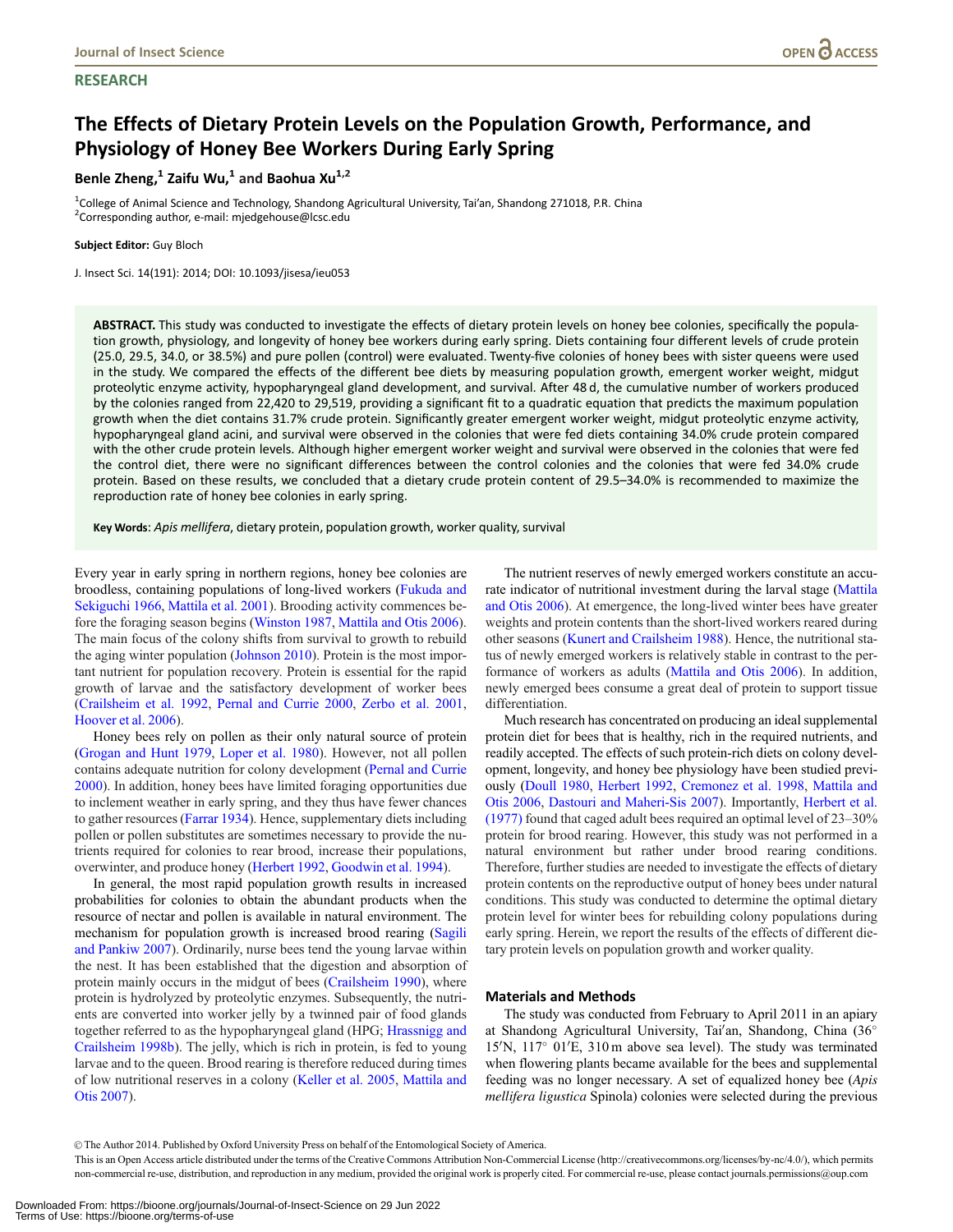fall. All the colonies lived through the winter under the same conditions. During early spring, the colonies were randomly assigned to different protein-level treatments. Prior to the experiment, each colony consisted of a 6-mo-old queen that had been reared and mated naturally in the laboratory and the same quantity of overwintered bees (15,000–15,500 bees). Before the experiment, the old comb frames were replaced with new ones of the same standards. Three empty comb frames were used for each brood chamber, and two comb frames were full of honey. The population of winter bees was estimated according to [Burgett and Burikam \(1985\).](#page-6-0)

#### Experimental Diets

We simultaneously tested the effects of four diets containing different levels of crude protein (CP) and bee-collected rape pollen, which is commonly fed to honey bees in China. The dietary formulas and the approximate compositions of four isocaloric test diets (diet 1–diet 4) and rape pollen (control diet) are shown in Table 1. The CP of diets was estimated using the Kjeldahl nitrogen method. The experiment consisted of testing 25 colonies (5 diets by 5 colonies). The defatted soybean meal (Shandong, China) and corn flour (Shandong, China) components of the diet were sieved through a #120 mesh. The diets were supplemented by providing the colonies with prepared feed patties weighing 400 g each, consisting of the dry feeds or pollen mixed with liquid sucrose at a 2:3 ratio by weight. The patties were wrapped in ordinary waxed paper and placed on top of the frames over the brood clusters. In addition, the honey and patties were checked every 3–4 d, and new honey and patties were supplied when the levels were insufficient.

#### Coding and Sampling the Bees

To obtain bees of defined ages, emerging brood combs were collected from the source colonies and incubated at 34°C and 60% RH. Two hundred newly emerged adult worker bees were collected per colony within 12 h, and their thoraxes were marked with shellac paint ([von Frisch 1965](#page-7-0)). All the newly emerged bees were then introduced into their mother colonies to avoid impacting the age structures of the colonies. To minimally disturb the colonies, the sampling was performed without the use of smoke, which induces workers to feed on honey ([Free 1968](#page-6-0), [Hrassnigg and Crailsheim 1998a](#page-6-0),[b](#page-6-0)) and affects the trophallactic behavior of the workers ([Farina and Nunez](#page-6-0) [1991\)](#page-6-0).

# Monitoring Brood Rearing Activity in the Colonies

The number of capped broods was estimated to determine the number of workers reared in each colony. Assessments were made at 12-d intervals, once before and four times after treatment. The pupating workers remained in the sealed cells for 12 d [\(Winston 1987\)](#page-7-0), and the mortality of the sealed broods was very low (the mortality of workers in sealed broods is typically <3%; [Fukuda and Sakagami 1968\)](#page-6-0). Thus, a new set of pupating workers was counted in each assessment. The number of capped broods was monitored using a modified square grid system [\(Mattila and Otis 2007\)](#page-6-0). The grid consisted of 24 squares, each with an area of 35 cm<sup>2</sup>. The grids were placed over the brood frames, and the comb area occupied by the capped brood was measured. The total number of bees reared in each colony was estimated using a factor of 4.29 worker cells per square centimeter ([Seeley and Visscher 1985](#page-6-0)).

#### Newly Emerged Workers

At the end of the study, the wet weight of 20 bees per colony was obtained within 2 h after emergence. Three bees were randomly selected from the 20 bee groups and analyzed for protein concentration. The heads and thoraxes of the three workers were removed and homogenized individually in 1.5-ml Eppendorf microcentrifuge tubes containing a 75-mM phosphate buffer solution (pH 7.4). The samples were centrifuged and analyzed for protein concentration using a PA102 Bradford protein assay kit (Tiangen Biotech Co. Ltd, Beijing, China). Standard curves for estimating protein concentration were prepared using bovine serum albumin. The protein absorbance was measured at 595 nm versus a blank reagent using a Shimadzu spectrophotometer (Model #UV-2450, Shimadzu Corporation, Kyoto, Japan).

# Nurse Bees

Hemolymph Protein Concentration. The 6-d-old bees were captured directly from the comb surface, placed inside centrifuge tubes, and anesthetized by burying the centrifuge tubes in ice. After 5 min, hemolymph was collected from each bee by making a small dorsal incision in the intersegmental membrane between abdominal segments 5 and 6 and pressing a capillary tube against it ([Wegener et al. 2009a\)](#page-7-0). The total protein content in the hemolymph was estimated according to [Wegener et al. \(2009b\)](#page-7-0).

Midgut Proteolytic Enzyme Activity. The midguts of the 6-d-old bees were excised carefully, placed in Eppendorf tubes containing 100 µl of Tris-HCl (pH 7.9) each, and stored at  $-80^{\circ}$ C for further

|                             | Dietary protein levels |                    |                    |                    |                           |
|-----------------------------|------------------------|--------------------|--------------------|--------------------|---------------------------|
|                             | 25.00%<br>(Diet 1)     | 29.50%<br>(Diet 2) | 34.00%<br>(Diet 3) | 38.50%<br>(Diet 4) | Control diet<br>(Control) |
| Ingredients (%)             |                        |                    |                    |                    |                           |
| Rape pollen                 | 25                     | 25                 | 25                 | 25                 | 99.5                      |
| Defatted soybean meal       | 16.4                   | 28.4               | 43.4               | 55.4               | 0                         |
| Corn flour                  | 51.4                   | 39.4               | 25.9               | 13.9               | 0                         |
| Peanut protein isolate      | 6                      | 6                  | 4.5                | 4.5                | 0                         |
| Calcium hydrogen phosphate  | 0.4                    | 0.4                | 0.4                | 0.4                | 0                         |
| Vitamin premix <sup>a</sup> | 0.3                    | 0.3                | 0.3                | 0.3                | 0                         |
| Antioxidant <sup>b</sup>    | 0.5                    | 0.5                | 0.5                | 0.5                | 0.5                       |
| Total                       | 100                    | 100                | 100                | 100                | 100                       |
| Proximate analysis          |                        |                    |                    |                    |                           |
| Dry matter (%)              | 90.42                  | 90.28              | 90.3               | 90.11              | 90.03                     |
| Crude protein (%)           | 24.88                  | 29.43              | 33.7               | 38.35              | 26.88                     |
| Gross energy $(MJ/kg)^c$    | 17.38                  | 17.54              | 17.65              | 17.79              | 17.86                     |

Table 1. Ingredients and chemical compositions of the experimental diets (on dry matter basis)

<sup>a</sup>Vitamin premix contained the following vitamins per kilogram of feed: vitamin A, 5,000 IU; thiamin, 5.4 mg; riboflavin, 6 mg; vitamin C, 100 mg; vitamin D3, 2,000 IU; vitamin E, 240 mg; vitamin B6, 7 mg; folic acid, 20 mg; niacin, 18 mg; and inositol, 318 mg. <sup>b</sup>

 $<sup>b</sup>$ Antioxidant is used to prevent the powder from deteriorating.</sup>

 $^c$ Gross energy (kJ/g diet) = (%Crude protein  $\times$  23.6) + (%Crude lipids  $\times$  39.5) + (%Carbohydrates  $\times$  17.3).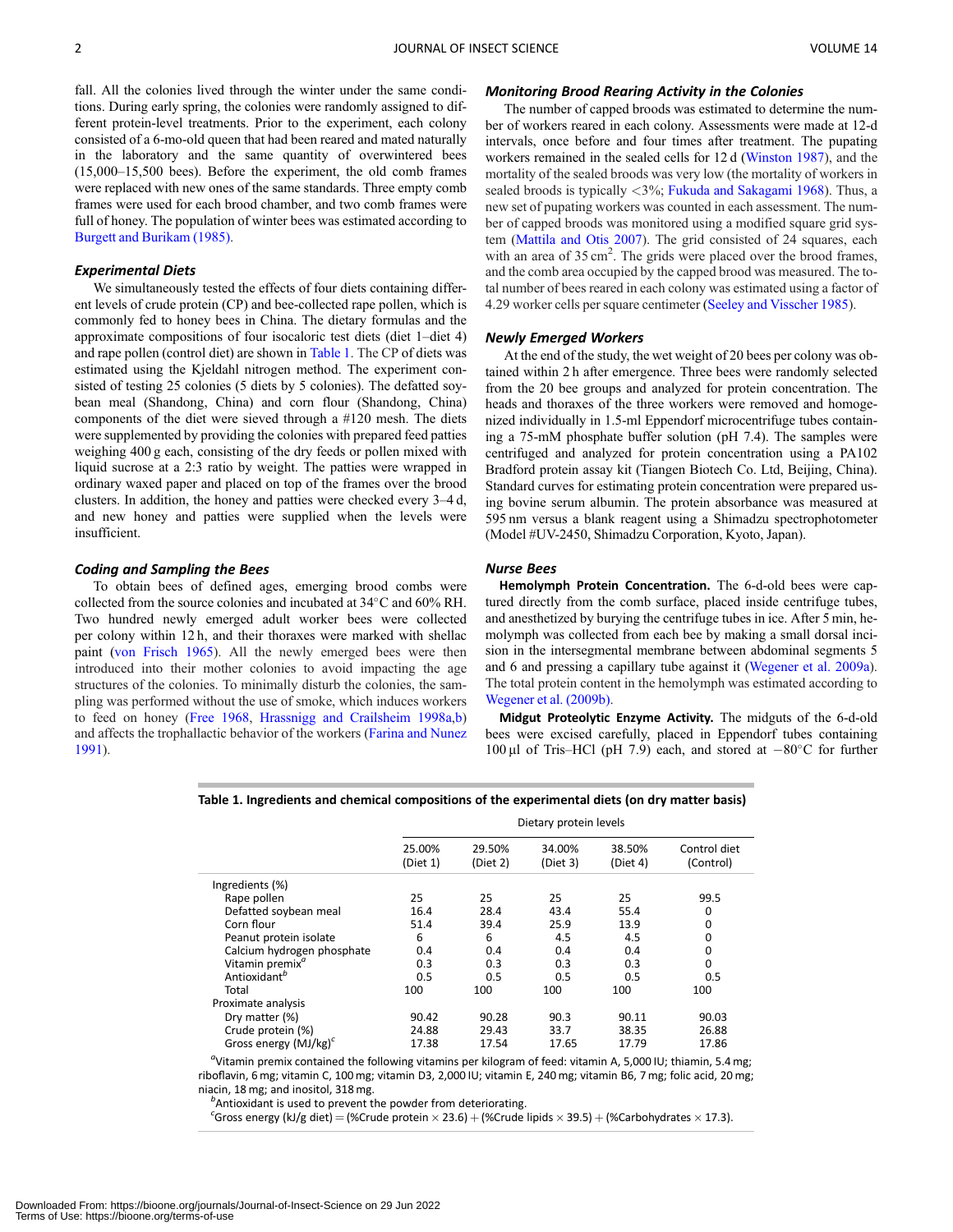processing. The total midgut protease activity was measured as described by [Sagili et al. \(2005\).](#page-6-0) Briefly, frozen guts were crushed using a glass pestle, homogenized in Tris–HCl buffer (pH 7.9), and centrifuged at 10,000 rpm at  $4^{\circ}$ C for 5 min. The supernatants were used to determine the total midgut proteolytic enzyme activity [\(Michaud et al.](#page-6-0) [1995\)](#page-6-0).

Twenty microliters of assay buffer (0.1 M Tris–HCl, pH 7.9) and 60 µl of 2% (w/v) azocasein diluted in assay buffer were added to 5 µl of supernatant. After 6h of incubation at 37°C, the reaction was stopped by adding 300 µl of  $10\%$  (w/v) trichloroacetic acid to each mixture. The tubes were centrifuged for 5 min at  $10,000$  rpm, and  $350 \mu$ l of the supernatant was added to 200  $\mu$ l of 50% ethanol in water. The absorbance of this mixture was measured at 440 nm using a Shimadzu spectrophotometer (Model #UV-2450, Shimadzu Corporation). The total midgut proteolytic activity was expressed as  $OD<sub>440</sub>$ .

Hypopharyngeal Gland Measurements. Five honey bee workers from each colony were selected at 6 and 12 d of age to assess HPG development. The HPGs were removed and placed in a Petri dish with wax depressions each containing a droplet of ice-cold sodium chloride solution (0.85%, isotonic to the hemolymph). Micrographs of the HPGs were taken using a microscope equipped with a camera. For calibration, an image of a 1-mm scale bar was obtained at the same magnification. The analysis of HPG acini was performed by measuring the areas of five acini cells selected at random for each bee using the Photoshop (Adobe) pixel counting routine. Thus, 25 acini cells were examined for each colony for a total of 125 acini cells per treatment.

#### Estimating Longevity of Spring-Reared Workers

Forty newly emerged adult worker bees (<12 h old) were obtained from each colony by placing brood frames overnight in an incubator (33°C and 50% RH) and randomly assigned to a wooden cage (200 bees per treatment). Each experimental cage had a movable plastic slide on top and contained a single diet plus water, a 50% sucrose solution and a piece of beeswax foundation. The bees were fed with the same diets, which were replaced with a fresh mixture daily, and incubated at 33°C with 45-50% RH for 30 d. Dead bees were removed from each cage and counted daily. The longevity and survivorship of the workers since the initiation of the experiment were determined for each treatment group.

# Statistical Analysis

SAS version 9.1 was used for all statistical analyses [\(SAS Institute](#page-6-0) [2004\)](#page-6-0). The data were analyzed using a one-way analysis of variance to determine the effects of the four experimental diets. The significance level for all tests was set at  $\alpha = 0.05$ , and Duncan's new multiple range test was used to rank the groups. All data are presented as means  $\pm$  SEM.

#### Results

#### Population Development During Early Spring

The population of workers in sealed broods during the experiment is shown in Fig. 1. Furnishing diets with different CP levels to the experimental colonies during early spring had a significant effect on the timing of the increase in brood rearing activity as the season progressed  $(P < 0.05)$ . The mean number of workers produced by the colonies increased quickly during early spring. At the beginning of the experiment, all the colonies were broodless. When pollen supplements were used, 34% CP colonies tended to have the greatest number of workers in sealed broods at each colony census, and brood rearing activity was not significantly different from that observed in the control colonies  $(P > 0.05)$ . A mean of 28,583 ± 936 workers per colony were reared in the control colonies during the entire experiment. This number represents 25–27% more workers than those reared in the 25% CP colonies (mean  $22,885 \pm 961$  workers per colony) or in the 38.5% CP colonies (mean  $22,420 \pm 828$  workers per colony) over the same period.



Fig. 1. Mean number of workers ( $\pm$ SE) reared by colonies fed rape pollen and diets with different protein levels (25.0, 29.5, 34.0, and 38.5%) during early spring ( $N = 5$  colonies per treatment). Different letters signify significant differences at  $P < 0.05$ .

# Newly Emerged Workers—Emergent Worker Weight and Protein Concentration

The average emergent worker weight and the protein concentrations of the head and thorax capsules were significantly affected by dietary protein levels  $(P < 0.05$ ; [Table 2\)](#page-4-0). The greatest emergent worker weights were obtained with honey bees fed the control diet, but there was no significant difference between the weights of the bees fed the 34% CP diet and the control diet. The highest concentrations of protein in the head and thorax capsules were obtained using the 38.5% CP diet  $(P > 0.05)$ . The protein concentrations of the head and thorax capsules increased significantly with increasing dietary protein levels  $(P < 0.05)$ .

# Nurse Bees—Midgut Proteolytic Enzyme Activity, Hemolymph Protein Concentration, and HPG Development

[Figure 2a](#page-4-0) shows that the mean hemolymph protein concentration increased with increasing protein levels. However, no significant differences were observed in the bees fed with diets ranging from 29.5% CP to 38.5% CP ( $P > 0.05$ ). Only in the 25% CP colonies were the hemolymph protein concentrations significantly lower than those in the control colonies ( $P < 0.05$ ).

The results indicated that the dietary protein levels significantly affected midgut proteolytic enzyme activity  $(P < 0.05;$  [Fig. 2](#page-4-0)b). The highest midgut proteolytic enzyme activity of the workers was obtained with the 34% CP diet. However, there was no significant difference between the hemolymph protein concentrations in the control colony and the 34% CP diet colonies. Bees fed the diets containing 25.0% CP and 29.5% CP had significantly lower midgut protease activity than the other treatments ( $P < 0.05$ ).

The largest HPG acini in the nurse bees were obtained at 34.0% CP ([Fig. 3](#page-4-0); 6 and 12 d old). There were no significant differences in HPG development in 6-d-old bees fed pollen supplements versus those receiving pure pollen ( $P > 0.05$ ). However, the mean area of the HPG acini was significantly greater in bees fed the 34.0% CP diet compared with bees fed the 38.5% CP diet. The 12-d-old bees fed the 34.0% CP diet had significantly larger HPG acini than the bees fed the control diet ([Fig. 3](#page-4-0);  $P < 0.05$ ). However, there were no significant differences between the other groups that were fed protein supplements versus those receiving natural pollen.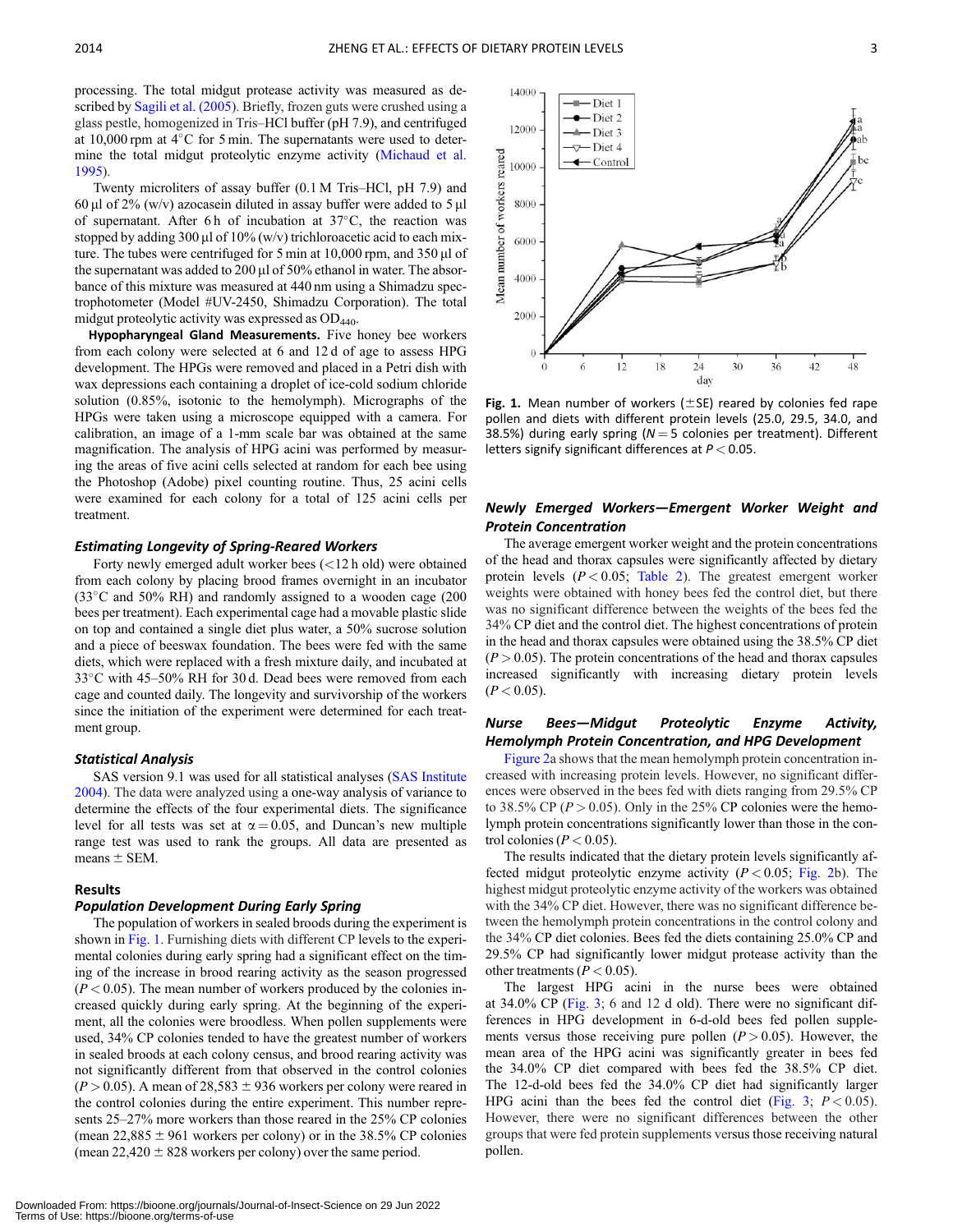|              | Emergent worker weight (mg) | Protein concentration of head (ug protein/mg) | Protein concentration of thorax (ug protein/mg) |
|--------------|-----------------------------|-----------------------------------------------|-------------------------------------------------|
| Diet 1       | $105.4 \pm 3.4c$            | $149.8 \pm 12.0$ b                            | $163.7 \pm 11.5b$                               |
| Diet 2       | $108.0 \pm 1.0$ bc          | $148.0 \pm 8.7$ b                             | $171.4 \pm 3.7b$                                |
| Diet 3       | $114.7 \pm 1.2$ ab          | $198.9 \pm 9.6a$                              | $233.5 \pm 6.1a$                                |
| Diet 4       | $107.6 \pm 4.1$ bc          | $223.8 \pm 8.5$ a                             | 248.6 $\pm$ 8.8a                                |
| Control diet | $116.0 \pm 1.7$ a           | $222.4 \pm 4.6a$                              | $232.5 \pm 7.0a$                                |
|              |                             |                                               |                                                 |

<span id="page-4-0"></span>Table 2. Mean values ( $\pm$ SE) for the protein concentrations in the head and thorax and the wet weights of the emergent worker bees fed with different test diets ( $N = 5$  colonies per treatment)

Values in the same row with different letters are significantly different ( $P < 0.05$ ).



Fig. 2. Mean hemolymph protein concentrations (A,  $\pm$ SE) and mean midgut proteolytic enzyme activities (B,  $\pm$ SE) of 6-d-old bees fed rape pollen and diets containing different protein levels (25.0, 29.5, 34.0, and 38.5%;  $N=5$  colonies per treatment). Different letters signify significant differences at  $P < 0.05$ .



Fig. 3. Development of hypopharyngeal glands during the nursing period of honey bee workers (at 6 and 12 d;  $N = 5$  colonies per treatment). The control diet is rape pollen, and the dietary protein levels in the diets are as follows: diet 1, 25.0% CP; diet 2, 29.5% CP; diet 3, 34.0% CP; and diet 4, 38.5% CP. Different letters signify significant differences at  $P < 0.05$ .

#### **Survival**

The importance of dietary protein for the survival of honey bees is illustrated in Fig. 4. The overall survival of bees from the different groups in the study averaged 70.0% after feeding for 30 d. The survivorship curve indicates that bees that were fed with the diet containing 38.5% CP had the lowest survival rate, followed by the groups fed the 25.0, 29.5, and 34.0% CP diets. Among the bees fed the 38.5% CP diet, 40% died by the 24th day of the trial, and less than 48% survived the complete 30-day trial. In contrast, at least 66% of the bees in the other treatments survived the complete trial—a significantly higher survival



Fig. 4. The mean proportions ( $\pm$ SE) of workers (N = 5 colonies per treatment) that survived over time when fed rape pollen and the various dietary protein levels (25.0, 29.5, 34.0, and 38.5%).

rate than those fed the 38.5% CP diet. The highest survival rate was obtained with the control diet.

#### **Discussion**

The results of this study demonstrate that dietary protein levels strongly affect the population growth, performance, and physiological status of spring-reared worker bees. [Mattila and Otis \(2006\)](#page-6-0) found that the quality of spring-reared workers is controlled by the nutritional state of the colony when the workers are reared. Protein is a structural and functional constituent of tissues and thus plays an important role in brood rearing and in the satisfactory development of adult bees ([Crailsheim 1990,](#page-6-0) [Pernal and Currie 2000](#page-6-0), [Zerbo et al. 2001](#page-7-0), [Hoover](#page-6-0) [et al. 2006\)](#page-6-0). This study indicates that honey bee (Apis mellifera L.)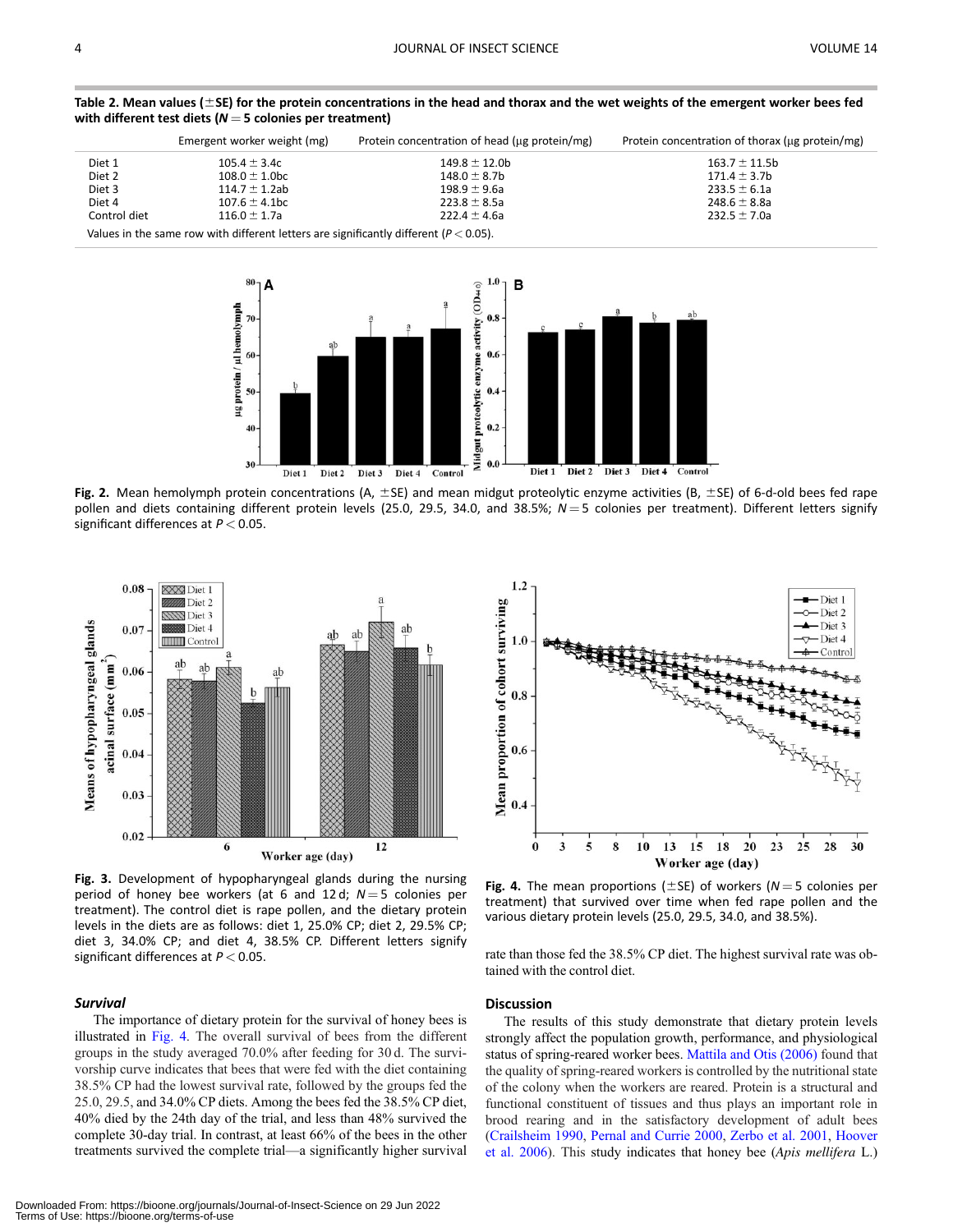



Fig. 5. The mean cumulative numbers ( $\pm$ SE) of workers produced by the colonies fed with different protein levels (25.0, 29.5, 34.0, and 38.5%) for 48 d ( $N = 5$  colonies per treatment). The crude protein content yielding the maximum number of brood was calculated from the regression coefficients as follows: 8 959.1/(2 by 141.3) = 31.7 (dashed line).

colonies require 29.5–34.0% dietary CP (before mixing with sucrose and water) for maximum population growth and maximum worker quality.

In this study, the highest dietary protein level resulted in lower survival and reduced population growth. Excess protein ingested by honey bees is responsible for the accumulation of undigested material in the gut [\(DeGroot 1953](#page-6-0)). [Herbert et al. \(1977\)](#page-6-0) reported that pollen substitutes containing 50% protein depressed brood rearing. Although the 38.5% CP diet is rich in protein, the extra protein may inhibit the absorption of other nutrients or otherwise result in fitness costs. [Raubenheimer and Simpson \(1997\)](#page-6-0) suggested that the ability to ingest excess nutrients may significantly limit nutritional regulation in many insects. In the natural environment, it is well known that the protein content of bee-collected pollen varies considerably among species ([Bell et al. 1983,](#page-6-0) [Roulston and Cane 2000,](#page-6-0) [Keller et al. 2005\)](#page-6-0). However, in response to increasing demands for protein, bee colonies regulate the quantity of pollen collected rather than select pollen with a higher protein content ([Pernal and Currie 2000,](#page-6-0) [Keller et al. 2005\)](#page-6-0). In addition, there is no evidence that bees prefer to collect pollen containing high levels of protein ([Roulston et al. 2000\)](#page-6-0).

A significant regression analysis was constructed, which displays a satisfactory fit to a quadratic equation representing the mean cumulative number of spring-reared workers (Fig. 5). Based on this regression, a dietary protein level of approximately 31.7% is predicted to maximize the cumulative number of workers produced by the colonies. This study demonstrates that such a protein level is optimal for meeting the nutritional requirements for brood rearing during early spring. Kleinschmidt and Kondos (1976) reported that honey bees require a minimum level of 20% CP (dry mass) in pollen for brood rearing, and [Herbert et al.](#page-6-0) [\(1977\)](#page-6-0) reported that caged honey bees require a diet containing 23–30% CP for optimal brood rearing. These optimal protein levels are lower than the levels proposed in our study, perhaps because the protein requirements of honey bees reared under laboratory conditions are lower than those of bees reared under natural conditions.

During brood rearing, the HPGs of nurse workers produce a proteinic secretion that is used to feed the increasing larvae ([Michener](#page-6-0) [1974,](#page-6-0) [Huang and Otis 1989,](#page-6-0) [Crailsheim 1990](#page-6-0)). This proteinic secretion is easy to digest and thus supports rapid growth of the sealed brood. We confirmed that the superficial area of HPG acini increased with the age of the bees regardless of whether the colonies were fed pollen or pollen supplements. Furthermore, the nurse bees fed pollen supplements had significantly larger HPG acini than the control group, which was fed

pure pollen. Similar results were obtained when comparing honey bees fed pollen patties versus MegaBee patties (a protein supplement that lacks pollen; [DeGrandi-Hoffman et al. 2010\)](#page-6-0). It appears that the pollen supplements activated HPG development similarly to that activated by bee bread. Our observations indicate that bees fed the 34.0% CP diet had the largest HPG acini and brood rearing activities. Furthermore, when the colonies were fed diets with different protein levels, the trend in HPG variation in the acini of 6-d-old bees was the same as that of 12-d-old bees. Thus, feeding bees with the 34.0% CP diet in early spring was optimal for HPG development.

Additionally, HPG protein biosynthesis is affected by midgut proteolytic enzyme activity [\(Sagili et al. 2005\)](#page-6-0), which converts the natural and artificial protein diets into usable amino acids. [Sagili et al. \(2005\)](#page-6-0) reported similarly high levels of total midgut proteolytic enzyme activity in 7-d-old bees, but higher enzyme levels were reported by [Sagili](#page-6-0) [and Pankiw \(2007\)](#page-6-0). Midgut proteolytic enzyme activity tended to increase when the bees were fed diets containing 25.0% CP to 34.0% CP, and enzyme activity then decreased when the bees were fed 38.5% CP diets. This increase in the activity of the midgut proteolytic enzymes may be due to the use of excess dietary amino acids for growth. When the amount of amino acids in a diet exceeds a certain level, the opposite tendencies are observed [\(DeGroot 1953\)](#page-6-0). Hence, the size of the HPG acini decreased with the diet containing 38.5% CP, corresponding to reduced midgut proteolytic enzyme activity.

[Cremonez et al. \(1998\)](#page-6-0) proposed that measuring the protein content in the hemolymph of 6-d-old bees is a rapid and precise method for choosing the suitable protein diets for workers. In our previous studies, the total protein content in the hemolymph increased when the dietary protein content was increased. The food sources of bees therefore affect their hemolymph composition [\(Cremonez et al. 1998\)](#page-6-0). There were no significant differences among the hemolymph protein contents in the bees fed natural pollen and pollen substitutes except when the bees were given the 25.0% CP diet. Hence, if pollen substitutes contain adequate nutrition, they can be superior to bee-collected pollen.

Worker longevity is affected by the age at which foraging begins ([Guzman-Novoa et al. 1994](#page-6-0), [Rueppell et al. 2007\)](#page-6-0). However, our colonies had no access to foraged pollen, the bees' natural source of protein, during the study period. Additionally, we provided the colonies with protein diets, honey, and water. Differences in dietary protein are therefore the main factors determining worker longevity. Furthermore, midgut proteolytic enzyme activity, which is an important factor for bee survival ([Sagili et al. 2005](#page-6-0)), was significantly affected by dietary CP levels.

The lifespan and nutrient reserves of adult emergence provide an accurate indicator of nutritional investment during the larval stage and can be influenced by the nutritional composition of the colony's diet ([Janmaat and Winston 2000](#page-6-0), [Mattila and Otis 2006\)](#page-6-0). [Schmickl and](#page-6-0) [Crailsheim \(2001\)](#page-6-0) reported that colonies experiencing pollen shortages produced workers that had reduced protein levels. Lower protein contents in the workers' bodies result in shorter life spans [\(Eischen et al.](#page-6-0) [1982](#page-6-0), Kulincevic et al. 1983). In our study, emergent worker bees with high weights and protein contents had low mortality rates. In addition, worker longevity is one of the most important factors determining the population growth rates of honey bee colonies [\(Schmid-Hempel et al.](#page-6-0) [1993](#page-6-0)). The colonies fed the 38.5% CP diet had high mortality rates and low rates of population growth. However, the colonies fed diets containing the three other protein levels displayed improvements in survival as protein levels increased. Simultaneously, the protein content of pollen is generally accepted to reflect the nutritional value of the pollen for bee colonies [\(Pernal and Currie 2000,](#page-6-0) [Roulston et al. 2000,](#page-6-0) [Somerville and Nicol 2006](#page-6-0), [Mapalad et al. 2008](#page-6-0)). Consequently, diets with optimal protein levels have higher nutritional value for bee colonies.

In conclusion, population growth and worker quality were significantly affected by dietary composition and can be manipulated as metabolic tools to assess the optimal concentration of dietary protein in the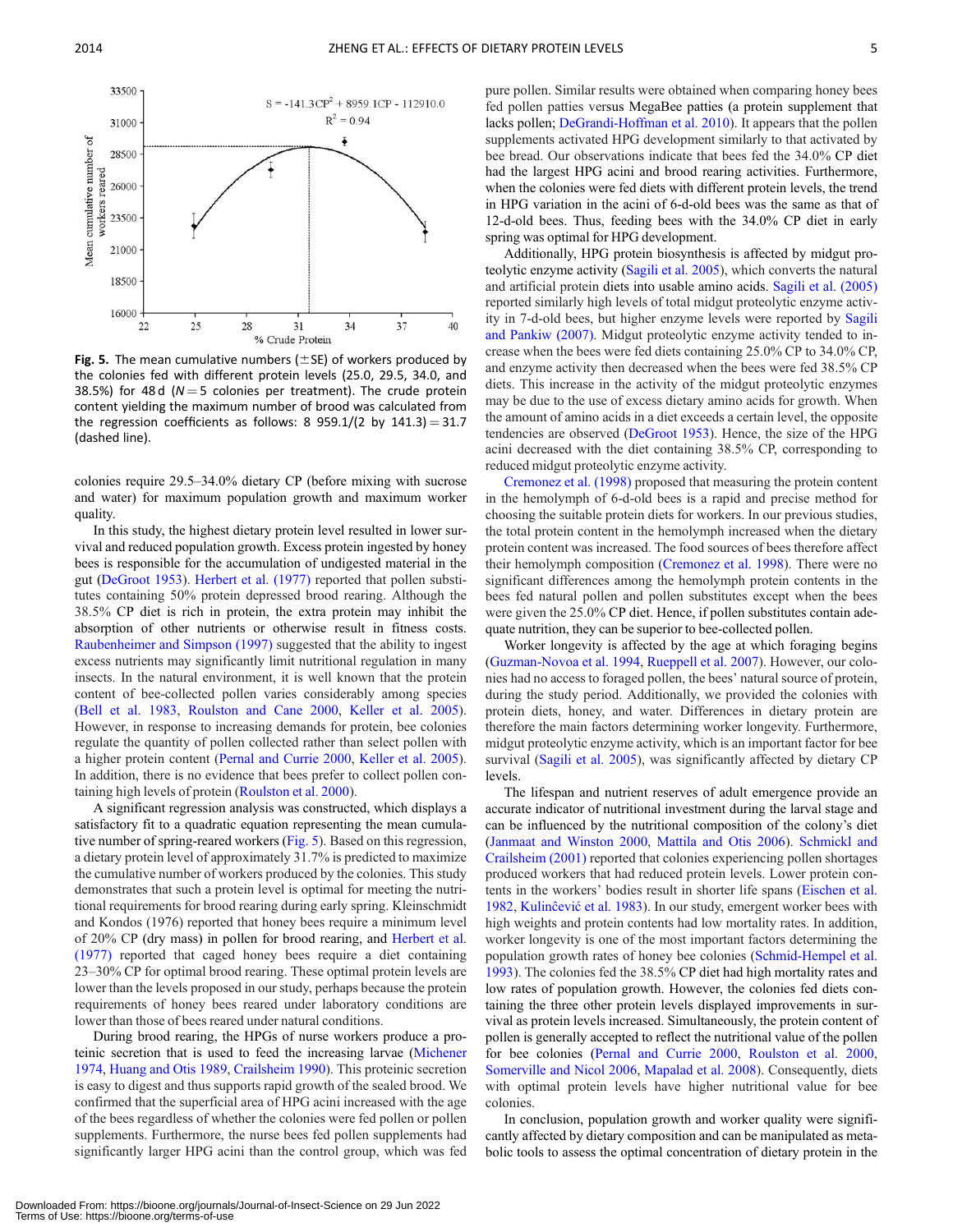<span id="page-6-0"></span>feeding of honey bees. The optimum protein content in field applications may vary according to dietary ingredient compositions and feeding methodology. Based on the results of our study, a CP content of 29.5–34.0% is recommended for the diet of honey bees during early spring.

# Acknowledgments

This research was financially supported by the earmarked fund for Modern Agro-Industrial Technology Research Systems (CARS-45) and the Special Fund for Agro-Scientific Research in the Public Interest (200903006).

#### References Cited

- Bell, R. R., E. J. Thornber, J. L. L. Seet, M. T. Groves, N. P. Ho, and D. T. Bell. 1983. Composition and protein quality of honeybee-collected pollen of Eucalyptus marginata and Eucalyptus calophylla. J. Nutr. 113: 2479–2484.
- Burgett, M., and I. Burikam. 1985. Number of adult honey bees (Hymenoptera: Apidae) occupying a comb: a standard for estimating colony populations. J. Econ. Entomol. 78: 1154–1156.
- Crailsheim K. 1990. The protein balance of the honey bee worker. Apidologie 21: 417–429.
- Crailsheim, K., L. H. W. Schneider, N. Hrassnigg, G. Bühlmann, U. Brosch, R. Gmeinbauer, and B. Schöffmann. 1992. Pollen consumption and utilization in worker honeybees (Apis melliferacarnica): dependence on individual age and function. J. Insect Physiol. 38: 409–419.
- Cremonez, T. M., D. De Jong, and M. M. G. Bitondi. 1998. Quantification of hemolymph proteins as a fast method for testing protein diets for honey bees (Hymenoptera: Apidae). J. Econ. Entomol. 91: 1284–1289.
- Dastouri, M. R., and N. Maheri-Sis. 2007. The effect of replacement feeding of some protein sources with pollen on honey bee population and colony performance. J. Anim. Vet. Adv. 6: 1258–1261.
- DeGrandi-Hoffman, G., Y. Chen, E. Huang, and M. H. Huang. 2010. The effect of diet on protein concentration, hypopharyngeal gland development and virus load in worker honey bees (Apis mellifera L.). J. Insect Physiol. 56: 1184–1191.
- DeGroot, A. P. 1953. Protein and amino acid requirements of the honeybee (Apis mellifica L.). Physiol. Comp. Oecol. 3: 197–285.
- Doull, K. M. 1980. Relationships between consumption of a pollen supplement, honey production and broodrearing in colonies of honeybees Apis mellifera L. II. Apidologie 11: 367–374.
- Eischen, F. A., W. C. Rothenbuhler, and J. M. Kulincevic. 1982. Length of life and dry weight of worker honeybees reared in colonies with different worker-larva ratios. J. Apic. Res. 21: 19–25.
- Farina, W. M., and J. A. Nunez. 1991. Trophallaxis in the honeybee, Apis mellifera (L.) as related to the profitability of food sources. Anim. Behav. 42: 389–394.
- Farrar, C. L. 1934. Bees must have pollen, Glean. Bee Cult. 62: 276–278.
- Free, J. B. 1968. Engorging of honey by worker honeybees when their colony is smoked. J. Apicult. Res. 7: 135–138.
- Fukuda, H., and K. Sekiguchi. 1966. Seasonal change of the honeybee worker longevity in Sapporo, North Japan, with notes on some factors affecting the life-span. Jpn. J. Ecol. 16: 206–212.
- Fukuda, H., and S. Sakagami. 1968. Worker brood survival in honeybees. Res. Popul. Ecol. 10: 31–39.
- Goodwin, R. M., A. Ten Houten, and J. H. Perry. 1994. Effect of feeding pollen substitutes to honey bee colonies used for kiwifruit pollination and honey production, New Zeal. J. Crop. Hort. 22: 459–462.
- Grogan, D. E., and J. H. Hunt. 1979. Pollen proteases: their potential role in insect digestion. Insect Biochem. 9: 309–313.
- Guzman-Novoa, E., R. E. Page, and N. E. Gary. 1994. Behavioral and life history components of division of labor in honey bees (Apis mellifera L.). Behav. Ecol. Sociobiol. 34: 409–417.
- Herbert, E. W., Jr. 1992. Honey bee nutrition, pp. 197-233. In J. M. Graham (ed.), The hive and the honey bee. Dadant and Sons, Hamilton, IL.
- Herbert, E. W., Jr., H. Shimanuki, and D. Caron. 1977. Optimum protein levels required by honey bees (Hymenoptera, Apidae) to initiate and maintain brood rearing. Apidologie 8: 141–146.
- Hoover, S. E. R., H. A. Higo, and M. L. Winston. 2006. Worker honey bee ovarian development: seasonal variation and the influence of larval and adult nutrition. J. Comp. Physiol. B 176: 55–63.
- Hrassnigg, N., and K. Crailsheim. 1998a. The influence of brood on the pollen consumption of worker bees (Apis mellifera L.). J. Insect Physiol. 44: 393–404.
- Hrassnigg, N., and K. Crailsheim. 1998b. Adaptation of hypopharyngeal gland development to the brood status of honeybee (Apis mellifera L.) colonies. J. Insect Physiol. 44: 929–939.
- Huang, Z. Y., and G. W. Otis. 1989. Factors determining hypopharyngeal gland activity of worker honey bees (Apis mellifera L.). Insect Soc. 36: 264–276.
- Janmaat, A., and M. L. Winston. 2000. The influence of pollen storage area and Varroa jacobsoni Oudemans parasitism on temporal caste structure in honey bees (Apis mellifera L.). Insect Soc. 47: 177–182.
- Johnson, B. 2010. Division of labor in honeybees: form, function, and proximate mechanisms. Behav. Ecol. Sociobiol. 64: 305–316.
- Keller. I., P. Fluri, and A. Imdorf. 2005. Pollen nutrition and colony development in honey bees: part I. Bee World 86: 3–10.
- Kleinschmidt, G. J., and A. C. Kondos. 1976. The influence of crude protein levels on colony production. Aust. Beekeep. 78: 36–39.
- Kulincevic, J. M., W. C. Rothenbuhler, and T. E. Rinderer. 1983. Disappearing disease—II. Effects of certain protein sources on brood rearing and length of life in the honey bee under laboratory conditions. Am. Bee J. 123: 50–53.
- Kunert, K., and K. Crailsheim. 1988. Seasonal changes in carbohydrate, lipid and protein content in emerging worker honeybees and their mortality. J. Apic. Res. 27: 13–21.
- Loper, G. M., L. N. Standifer, M. J. Thompson, and M. Gilliam. 1980. Biochemistry and microbiology of bee-collected almond (Prunus dulcis) pollen and bee bread I—fatty acids, vitamins and minerals. Apidologie 11: 63–73.
- Mapalad, K. S., D. Leu, and J. C. Nieh. 2008. Bumble bees heat up for high quality pollen. J. Exp. Biol. 211: 2239–2242.
- Mattila, H. R., and G. W. Otis. 2006. The effects of pollen availability during larval development on the behaviour and physiology of spring-reared honey bee workers. Apidologie 37: 533–546.
- Mattila, H. R., and G. W. Otis. 2007. Dwindling pollen resources trigger the transition to broodless populations of long-lived honeybees each autumn. Ecol. Entomol. 32: 496–505.
- Mattila, H. R., J. L. Harris, and G. W. Otis. 2001. Timing of production of winter bees in honey bee (Apis mellifera) colonies. Insect Soc. 48: 88–93.
- Michaud, D., L. Cantin, and T. C. Vrain. 1995. Carboxy-terminal truncation of oryzacystatin II by oryzacystatin-insensitive insect digestive proteinases. Arch. Biochem. Biophys. 322: 469–474.
- Michener, C. D. 1974. The social behavior of the bees. Harvard University Press, Cambridge, MA.
- Pernal, S. F., and R. W. Currie. 2000. Pollen quality of fresh and 1-year-old single pollen diets for worker honey bees (Apis mellifera L.). Apidologie 31: 387–409.
- Raubenheimer, D., and S. J. Simpson. 1997. Integrative models of nutrient balancing: application to insects and vertebrates. Nutr. Res. Rev. 10: 151–179.
- Roulston, T., and J. H. Cane. 2000. Pollen nutritional content and digestibility for animals. Plant Syst. Evol. 222: 187–209.
- Roulston, T. H., J. H. Cane, and S. L. Buchmann. 2000. What governs protein content of pollen: pollinator preferences, pollen pistil interactions, or phylogeny? Ecol. Monogr. 70: 617–643.
- Rueppell, O., C. Bachelier, M. K. Fondrk, and R. E. Page, Jr. 2007. Regulation of life history determines lifespan of worker honeybees (Apis mellifera L.). Exp. Gerontol. 42: 1020–1032.
- Sagili, R. R., and T. Pankiw. 2007. Effect of protein-constrained brood food on honey bee (Apis mellifera L.) pollen foraging and colony growth. Behav. Ecol. Sociobiol. 61: 1471–1478.
- Sagili, R. R., T. Pankiw, and K. Zhu-Salzman. 2005. Effects of soybean trypsin inhibitor on hypopharyngeal gland protein content, total midgut protease activity and survival of the honey bee (Apis mellifera L.). J. Insect Physiol. 51: 953–957.

SAS Institute. 2004. SAS/STAT 9.1 user's guide. SAS Institute, Inc., Cary, NC.

- Schmickl, T., and K. Crailsheim. 2001. Cannibalism and early capping: strategies of honeybee colonies in times of experimental pollen shortages. J. Comp. Physiol. A 187: 541–547.
- Schmid-Hempel, P., M. L. Winston, and R. C. Ydenberg. 1993. Foraging of individual workers in relations to colony state in the social Hymenoptera. Can. Entomol. 125: 129–160.
- Seeley, T. D., and P. K. Visscher. 1985. Survival of honeybees in cold climates: the critical timing of colony growth and reproduction. Ecol. Entomol. 10: 81–88.
- Somerville, D. C., and H. I. Nicol. 2006. Crude protein and amino acid composition of honey bee-collected pollen pellets from south-east Australia and a note on laboratory disparity. Aust. J. Exp. Agric. 46: 141–149.